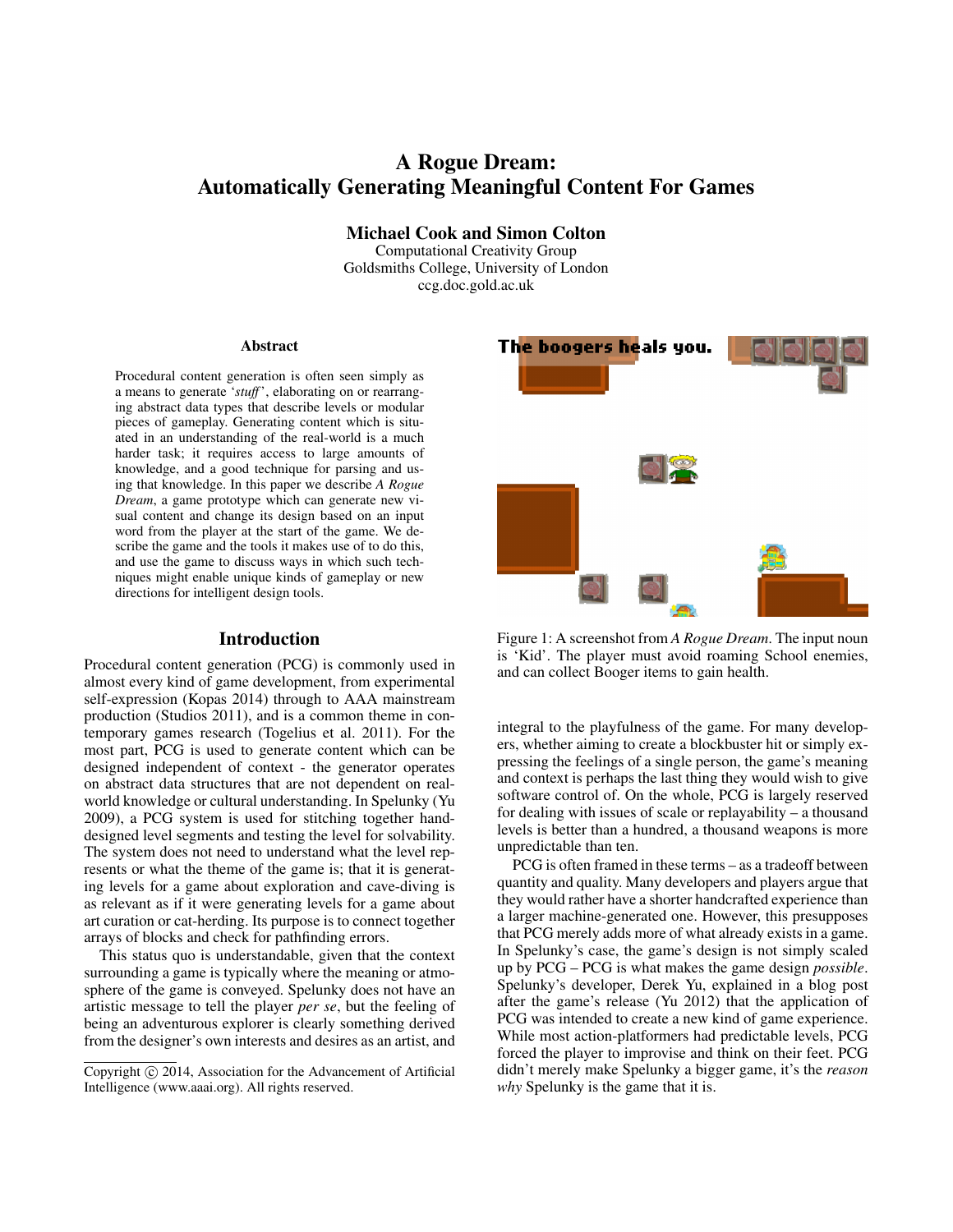We argue here that PCG can be applied in a similar way to other aspects of game design, particularly the generation of a game's surface-level meaning and context. While it is common to think of a game's message as integral to a game's human touch, we believe that the application of PCG to this problem may reveal new kinds of game experience, and new elaborations on existing genres. It may also help solve a larger and more longer-term problem: that of how to give an automated game designer the capacity to connect real-world concepts to its games.

We describe here *A Rogue Dream* (ARD), a *roguelite* in which the game's theme and context are decided upon at runtime in response to player input. The game is able to change its characters and enemies, rename and redesign player abilities, and could soon be able to convey simple meanings through the way in which it reskins itself. The remainder of this paper is organised as follows: in section 2 we describe *A Rogue Dream*, and give details of the tools and libraries it accesses in order to dynamically restructure the game. We also give examples of skinnings of the game and how the final game is structured as a result. In section 4 we discuss the potential of automating the act of designing new themes for a game at runtime; finally in section 5 we conclude and offer future work.

## A Rogue Dream

A Rogue Dream (ARD) is an in-development *roguelite*, a roguelike game which drops many of the more intensive requirements of the genre while retaining some of the overall structure. This is the second version of the game to date, reimplementing the original version which was developed during a game jam (Cook 2013a). ARD is a turn-based 2D game played on a square grid in which the player must find a level exit while avoiding or fighting enemies, and collecting optional health pickups. A screenshot of the game is shown in Figure 1. At the beginning of the game, the player is presented with a text box which reads '*Last night, I dreamt I was a...*'. The player is then prompted to enter a noun to complete the sentence. The game then begins loading and skinning the game based on the input, assuming that the player is taking the role of the given noun. The remainder of this section steps through the same processes the game does prior to play commencing.

## Data Gathering

A Rogue Dream relies on a technique called *Google Milking* in order to gather information on the input noun from the player. This technique is initially described in (Veale 2012), where it was used to gather data for a linguistic tool called Metaphor Magnet. The technique relies on the use of Google Autocomplete results to mine data from the web. It assumes that when a question is asked of Google, such as *'Why do doctors wear white coats?'*, the asker believes the statement contained in the question (in this case, the asker believes that doctors wear white coats). By asking Google partial questions such as *'Why do doctors'*, Google will suggest endings to the queries based on commonly entered search terms. The endings to these questions can be extracted and stored as us-



| why do cats                                                                                                                                                                                | J |
|--------------------------------------------------------------------------------------------------------------------------------------------------------------------------------------------|---|
| why do cats purr<br>why do cats eat grass<br>why do cats sleep so much<br>why do cats meow<br>why do cats knead<br>why do cats like boxes<br>why do cats have whiskers<br>why do cats hiss |   |
| why do cats bite                                                                                                                                                                           |   |
| why do cats have tails                                                                                                                                                                     |   |
| I'm Feeling Lucky<br><b>Google Search</b>                                                                                                                                                  |   |

Figure 2: Google autocompletion results for questions about cats.

| Data Type    | Keywords                  |
|--------------|---------------------------|
| Enemies      | 'hate', 'hurt', 'destroy' |
| <b>Items</b> | 'have', 'wear', 'eat'     |
| Goals        | 'need', 'love', 'like'    |
| Abilities    | N/A                       |

Figure 3: Keywords used to augment Google searches.

able knowledge. Figure 2 shows a screenshot of Google's autocompletion of *'Why do cats'*.

ARD constructs a normal Google milking query by inserting the target noun into the phrase *'why do [noun]'*. ARD attempts to pluralise the noun but currently we do not employ intelligent tools for doing this accurately in all cases. ARD then extends the standard query by adding keywords after the initial phrase to augment the search. We use several different keywords for gathering different kinds of information. Currently we search for four different pieces of information: enemies, items, goals and abilities. The keywords appended to the searches are shown in Table 3, except in the case of abilities, which we will cover later.

The results of these searches are sorted according to the type of game content they relate to, so that the Enemies category, for example, contains the results of all three enemyrelated keyword searches. In the event that no results are found for a particular data type the game can insert a random noun, remove the entity type from the game entirely, or simply ask the player for another query. Currently we use the latter option, although because of the time involved in processing a single query, it may be better for future player experience to use other more robust solutions such as replacing it with a random noun from a predefined list.

Once ARD has gathered data for each data type it then chooses one from each list to be included in the current game, randomly. A point of future work is to make this process more intelligent so as to choose results which can be elaborated on with further PCG systems. We discuss this in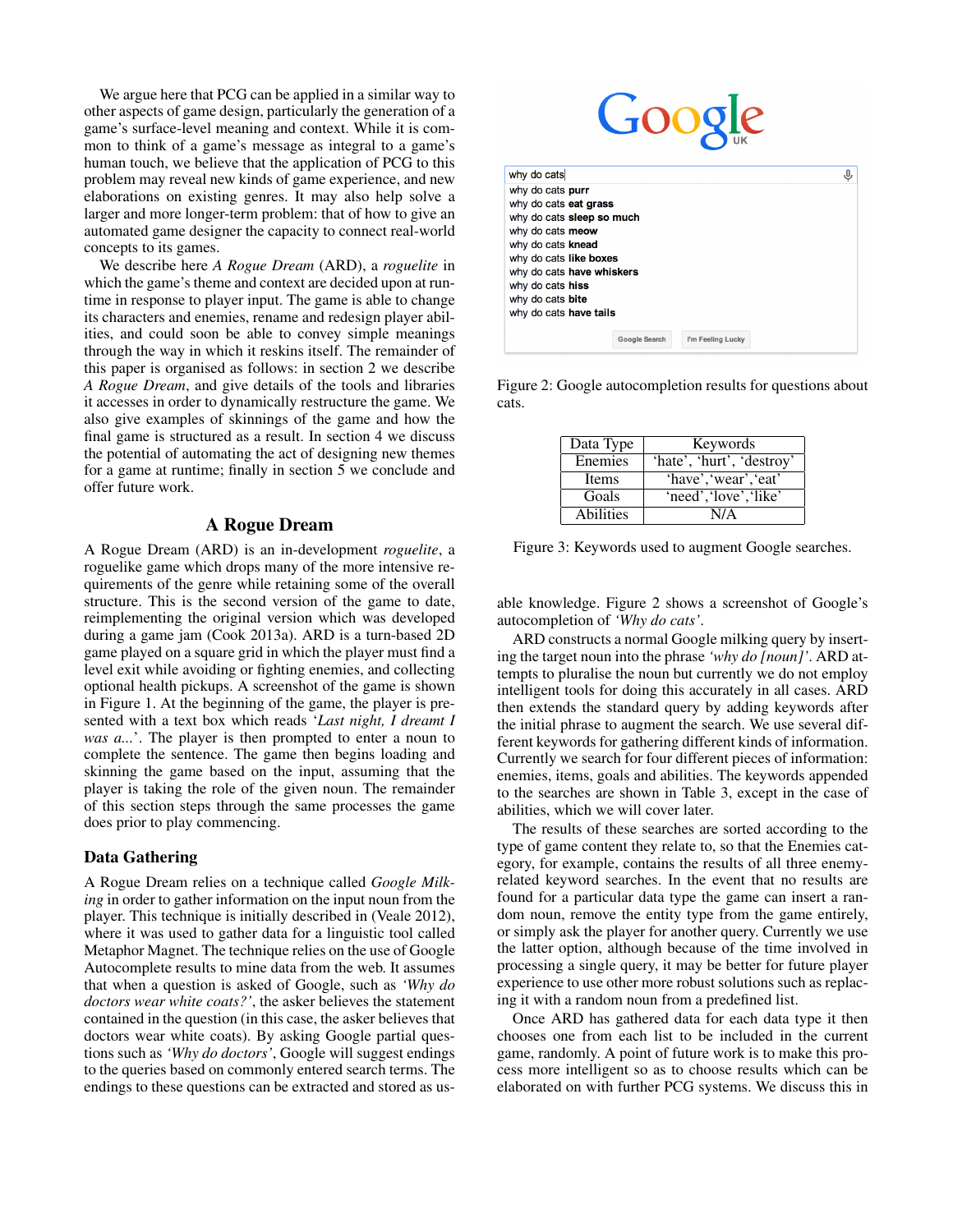

Figure 4: Output from Spritely. Left to right: Anchor, Cat, Doctor, Snake. Outputs not recoloured.  $32\times32$  resolution.

the Future Work section below.

When the targets have been chosen for each game entity type, such as enemies or items, ARD then uses Spritely to generate images to use in-game. An example set of results for 'cat' would set the enemy to be 'water', the collectible items to be 'grass' and the goal to be a 'box'.

## Spritely

Spritely is a Java-based tool for creating small-scale sprites for use as placeholders in game projects. The tool was released by the author to help produce placeholder graphics for Ludum Dare entries (Cook 2013b) but the original motivation for the tool was to allow for the generation of graphics at runtime in a game, allowing visual content to be created dynamically.

Spritely takes as input a query string which it uses to search several image repositories for results. In addition, it can also take parameters to affect many aspects of its execution. Currently, the repositories Spritely queries are Google Images, Open Clipart and Wikimedia Commons. When searching these databases, Spritely will also perform other augmented searches to improve the quality of search results. For example, when searching Google Images for a search string *S*, Spritely will also search for *"cartoon S"* and *"silhouette S"*. These additional searches tend to return images which are more likely to pass the filtering process, described below, as well as finding images which look better when scaled down to small resolutions.

When Spritely has retrieved a collection of images, it then filters for images which are suitable for conversion to sprites. To do this, it identifies images which have large areas of similar colour around the entirety of their borders. Areas of colour like this are easy to extract automatically, and by ensuring it covers the entire border of the image we decrease the likelihood that the image is cropped in some way. Once Spritely has filtered the images for ones with clean borders it can then remove these areas, leaving a central image surrounded by transparency. We then downscale the image, without anti-aliasing, to  $16\times16$  resolution and save the result. Spritely has many optional parameters, including disabling certain repositories, randomly selecting images, colourising images using palettes scraped from Colour Lovers<sup>1</sup> and changing the output resolution. Figure 4 shows some hand-curated example output from the system.

ARD retrieves one image for each game entity: currently the enemy, item pickup, player character and the goal. It then stores these locally and loads them into the game once the generation process is complete.

In the current version of ARD, there is one final task prior to play – the player is assigned a bonus ability they can activate with the spacebar. An open problem in automated game design is being able to generate connections between arbitrary real-world concepts and game mechanics (Cook and Colton 2013). Later in this paper we discuss a desire to generate abilities that more closely link to the current player character. Currently, ARD looks for key verbs in the Google results and connects these to pre-made character abilities. For example, any of the words 'shoot', 'throw' or 'fire' cause ARD to generate a ranged attack that can destroy enemies from a distance. Other abilities can heal the player if they take damage, or teleport them instantly around the map. In the event that no ability match can be found, the game defaults to a randomly-chosen mechanic, with a word randomly taken from the ability list compiled in the data-gathering stage.

## Gameplay

The game loop in ARD is very simple at the moment – the game can largely be considered a prototype, although we explore possibilities for using our approach in games in the later Discussion section. The player controls a character modelled around the noun they supplied at the start of the game. They have four life points, represented by icons at the top of the screen. They can regain health lost in combat by collecting items with the same icon strewn across the map, but their health cannot be raised beyond the starting state of four points. Enemies move randomly around the map, represented by the icons generated from Spritely.

The player must navigate the game's level, looking for an exit object. They can attack enemies by moving into them, but can also be attacked in return. By avoiding combat, or fighting and collecting health, the player explores until the exit is discovered.

#### Example Skinnings

Figures 5a, 5b and 5c show screenshots from A Rogue Dream with three different input words. In this section we will briefly describe each one to give an idea of the game produced. Figure 5a was generated from the input word 'cat'. The enemies of the cat are water droplets, their health is represented by long grass, and their goal is a cardboard box. Figure 5b was generated from the input 'kid'. The enemies of the kid are schools, their health is represented by friends, and their goal is cinnamon toast crunch. Figure 5c was generated from the input 'musician'. The enemies of the musician are pictures of the artist Kenny G, their health is represented by long hair, and their goal is to reach some drugs.

#### **Discussion**

#### A Rogue Dream as a Mechanic

The original version of A Rogue Dream was described by one player as 'like playing a videogame against The Internet'. The reason for specifically likening it to the Internet, rather than real-world knowledge, likely stems from the fact that the information scraped by ARD is often tainted by

<sup>1</sup> http://colourlovers.com/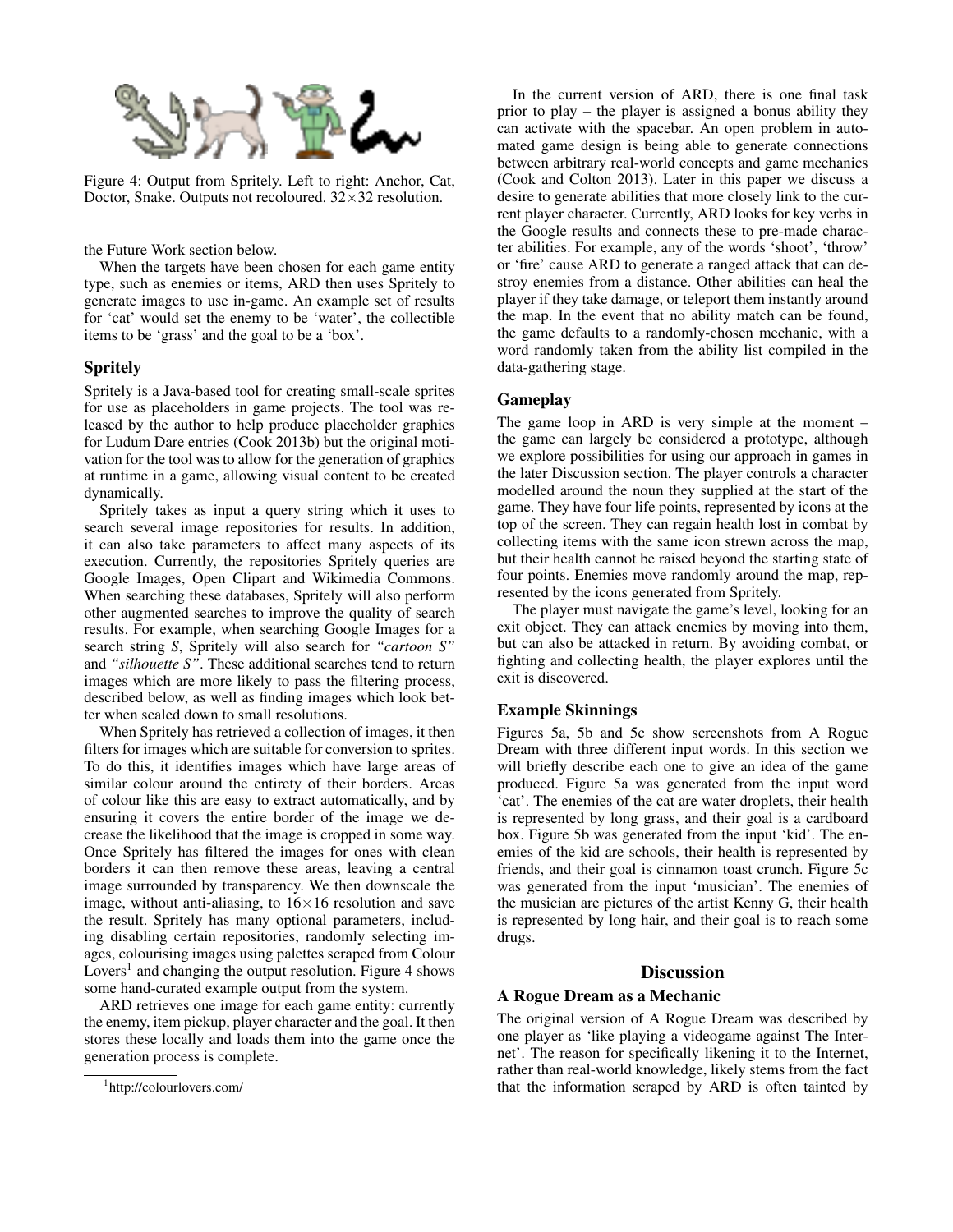

(a) A screenshot from ARD with the input '*cat*'



(b) A screenshot from ARD with the input '*kid*'



(c) A screenshot from ARD with the input '*musician*'

popular belief, misconception, stereotype and prejudice, as opposed to purely factual information. For example, if the player inputs *man* in the original build of ARD, the game gives the player the ability to *lie* and *cheat*. In addition to being unreliable, the information ARD gains from the Internet is also highly volatile. In early 2013 when the original version of ARD was built, the input *journalist* would include Syria as an enemy. At the time of writing, in mid-2014, the same query lists newsrooms as the enemy instead. Because the information is dependent on what queries people are typing into Google, the data shifts in line with popular culture, world events and public opinion.

While the current implementation of ARD uses the input word primarily as a means of reassigning the game's theme, we can imagine ways in which this could be extended so that the game's theme, and the choice of input word by the player, becomes intertwined with the game's mechanics. Consider a new version of ARD in which some elements of the game world are already fixed at the beginning of the game, and the player can change character at will by selecting new words for ARD to use. By switching between characters, the player can overcome puzzles and combat encounters set by the game. Suppose the player is controlling a child and comes across a wall of schools – the player is now challenged to think of something that the Internet might agree would like schools or be able to bypass them (a teacher or parent perhaps).

When interacting with ARD, the main attraction for players seems to be in selecting a word and seeing the relationships and phrases that come out of their choice. By making this process part of gameplay, the use of live data from Google or other Internet sources becomes more than just window dressing, and we can explore popular culture – and potentially other data sets like social networks – through games like ARD. We discuss some possible extensions to ARD in Future Work, but the use of data from the Internet, gathered at runtime, is an underexplored but rich area for game design, and the volatility and breadth of the data poses many interesting challenges for artificial intelligence research in terms of interpreting, filtering and applying the data to games in meaningful and intelligent ways.

#### A Rogue Dream as a Design Tool

Intelligent design tools promise to fundamentally improve the way games are designed, helping developers plan out game designs (Butler et al. 2013), or improve them in real time (Liapis, Yannakakis, and Togelius 2013) (Smith, Whitehead, and Mateas 2010). A Rogue Dream's ability to produce new entities which connect to existing ideas could make it a casual design assistant capable of proposing inspirational ideas, even if it isn't able to understand the entirety of a game's context. We can imagine a new version of A Rogue Dream in which the player can design levels and place objects in the game world. As they do so, A Rogue Dream generates suggestions for new entities by performing searches on the objects that the designer has already added to the game world.

Results could appear as popups at the side of the screen, that the player could either accept and integrate into their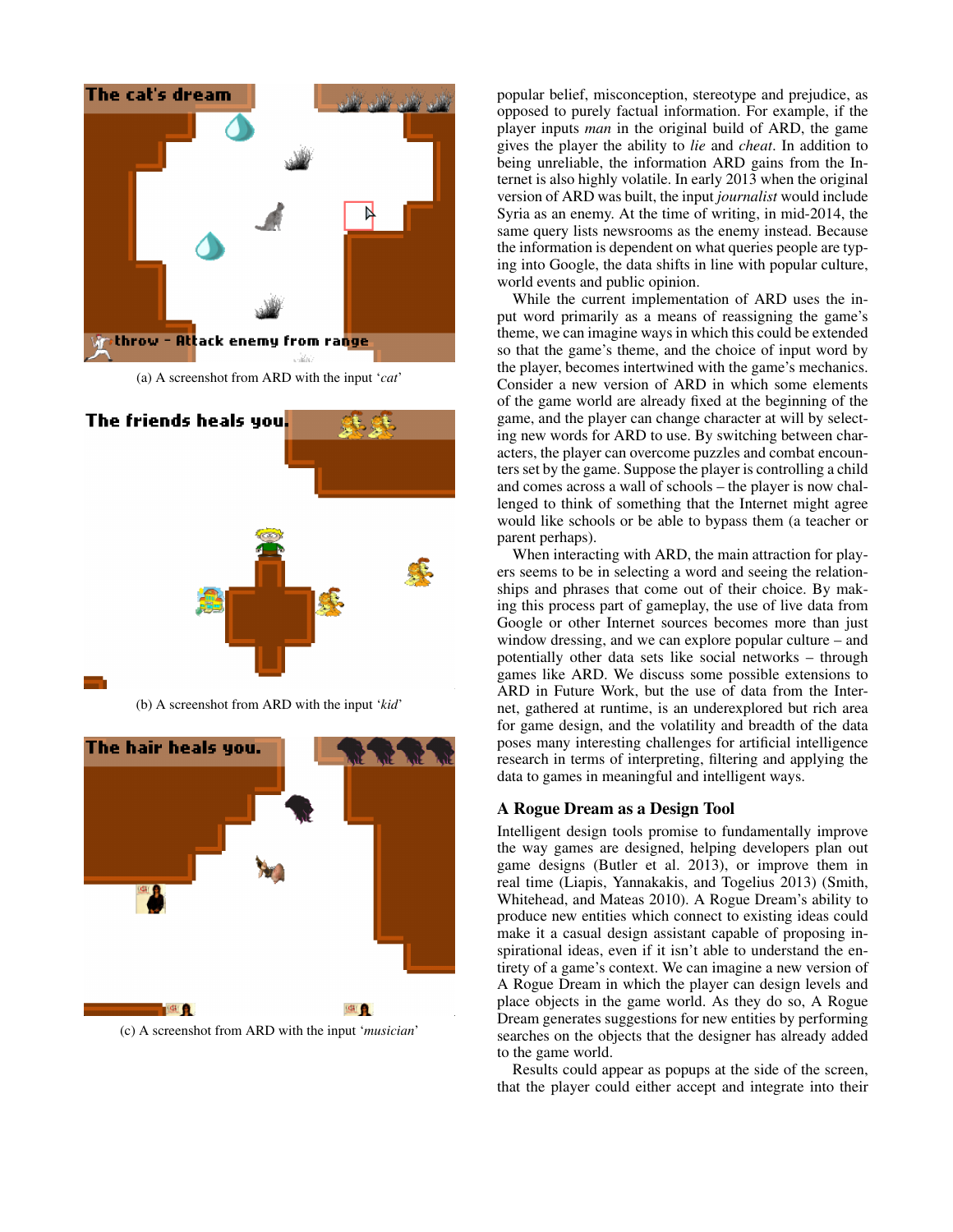game, or edit and change before using (or simply reject). Although the level of sophistication in ARD's suggestions would be quite low currently, it would still serve as a source of inspiration, particularly for younger designers. Because the tool would be co-creative with a person taking primary control of the resulting artefact, ARD can offer more suggestions than normal, because it doesn't need to filter its output to the same high level of confidence. For example, it might offer a list of suggested abilities for a character. In the prototype version of ARD presented here the system has to be very sure that an ability makes sense before using it, and so the range of abilities is very limited. However, if the system is there mainly to serve as inspiration, it can suggest more options and allow the designer to fill in the blanks and integrate it into the game properly.

With a wider corpus of understood keywords (such as the 'hates' or 'loves' indicators that filter search queries), A Rogue Dream could also reinterpret existing designs and suggest new representations for them, in a similar manner to how (Treanor et al. 2012) can interpret an initial graph of game entities in different ways. For example, a designer may have placed the player in the role of a kid, who avoids bullies and tries to find his parents. ARD might suggest that this could be swapped around, putting the player in place of the bully and chasing after the kid. ARD can then fill in new parts of the design with suggestions based on the player as a bully – ARD currently suggests that bullies hate nerds, so they can replace the enemy types from the original design.

## Future Work

We discussed long-term goals for the ideas ARD represents in the Discussion section above. In this section we discuss shorter-term goals for ARD specifically, in order to make the game more playable and to elaborate on its strengths.

POS Tagging and Other Linguistic Tools A major limitation in ARD's ability to execute and filter requests to Google is its lack of linguistic knowledge. Assessing which kinds of words are present in the autocompletion results would allow it to better identify activities, items and perceived properties of its subject matter. Embedding a partof-speech tagger into ARD would let it distinguish verbs from adjectives and so on, allowing for more fine-grained decision-making based on the output of the search.

ARD could also benefit from the integration of other simple language tools such as the ability to pluralise arbitrary words, something which was present in the earlier version of the game but was not ported to the new platform. Language tools like this allow for both the input word and the found phrases to be manipulated and used in new searches. This is particularly important because the kinds of autocompletion we are interested in normally pluralise words (e.g. 'why do *cats* hate *dogs*') but when used in a game the singular form is normally preferred (e.g. 'You scratch the *dog*'). The cat and dog examples are trivial, but many words are irregular, and conjugating verbs for use in queries would be even more complex to do without extra software support.

Metaphor Magnet Representation of the input word and related concepts in ARD is currently undertaken in a literal

sense – for example, the player is a soldier, Google suggests that soldiers kill civilians, so the soldier chases after civilian entities in the game to destroy them. A future direction for the game is to allow it to interpret the initial player input in a more metaphorical sense, using Metaphor Magnet (Veale 2012) and ConceptNet (Liu and Singh 2004) to construct new relationship graphs that map those detected through Twitter onto existing relationships in known knowledge bases.

Metaphor Magnet, initially described in (Veale 2012), can suggest metaphorical vehicles to convey certain concepts or ideas. For example, one possible result for *soldier* in Metaphor Magnet is *wolf* Suppose we wish to use this metaphor instead of the original soldier entity. In order to do this, ARD needs to find a second entity that can take the place of civilians in the original relationship (soldier kills civilian). This second entity would need to have a similar relationship to wolf. We can use further Google milking to find such entities ('*why do wolves kill sheep*' is one such result), and then try to construct a game that represents the original player request indirectly, instead of explicitly using the input theme.

Metaphor-based generation might also allow for ARD to add twists on the results it finds through Google, if we can understand the requests well enough. For example, racists are like vicious snakes, according to Metaphor Magnet. Instead of simply replacing a picture of a racist with a picture of a snake, we can use this information to extend the metaphor into the game, perhaps by giving the snakes a poisonous venom attack that hurts people. This extends the metaphor (by making the player think about what the venom might represent) and makes it more than just visual replacement (by linking it to the gameplay).

## Conclusions

In this paper we described A Rogue Dream, a simple roguelite game that can dynamically reskin parts of its design in response to player input, using data from the Internet. We described the techniques and libraries it uses to do this process, as well as discussing the main game loop and showing some screenshots from possible game inputs; we discussed the possible extensions of the technique that would enable new kinds of game interaction and possible benefits for intelligent design tools; and we looked at ways in which A Rogue Dream could be extended through future work.

Procedural content generation as a primary mechanical force is underexplored in games. A Rogue Dream's use of data from the web makes the game unusually dynamic, interesting to explore and probe, and while the game is simplistic, we believe it shines a light on some possibilities that procedural content generation might offer. However, the tradeoff of working with such rapidly changing and noisy data is that using such data coherently and reliably is very difficult. A Rogue Dream is often broken or confusing for many inputs, and this poses many challenges for AI research in the future, but these challenges may have important results beyond just a few games, and may help address larger issues in automated game design and procedural content generation.